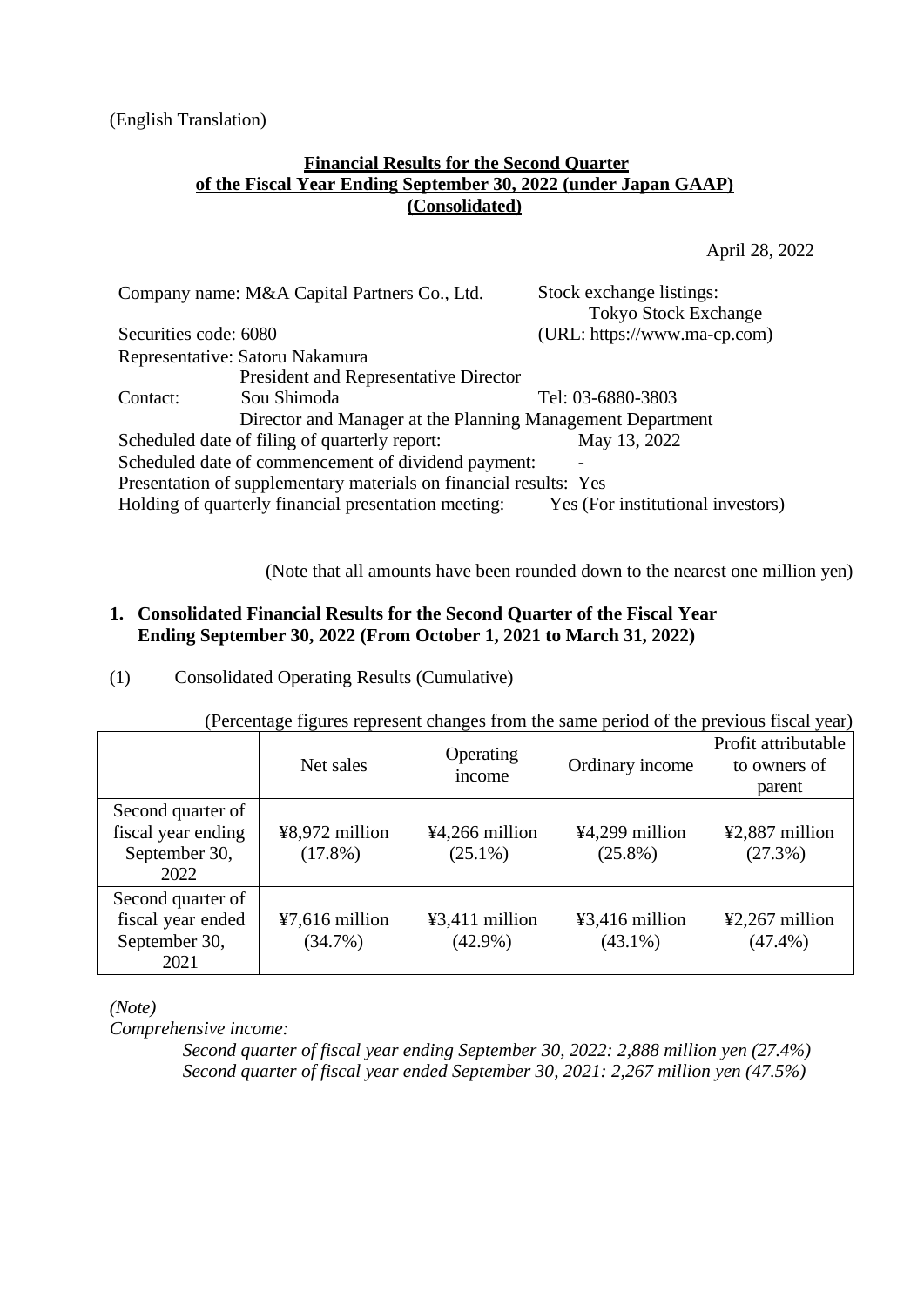|                                                            | Profit per share | Profit (fully diluted) per share |
|------------------------------------------------------------|------------------|----------------------------------|
| Second quarter of fiscal year<br>ending September 30, 2022 | ¥91.05           | ¥88.57                           |
| Second quarter of fiscal year<br>ended September 30, 2021  | 472.15           | ¥69.56                           |

# (2) Consolidated Financial Position

|                                                               | Total assets    | Net assets        | Equity ratio |
|---------------------------------------------------------------|-----------------|-------------------|--------------|
| Second quarter of<br>fiscal year ending<br>September 30, 2022 | ¥33,625 million | $428,671$ million | 84.4%        |
| Fiscal year ended<br>September 30, 2021                       | ¥30,796 million | $425,841$ million | 82.9%        |

*(Reference)* 

*Equity:*

*Second quarter of fiscal year ending September 30, 2022: 28,391 million yen Fiscal year ended September 30, 2021: 25,529 million yen*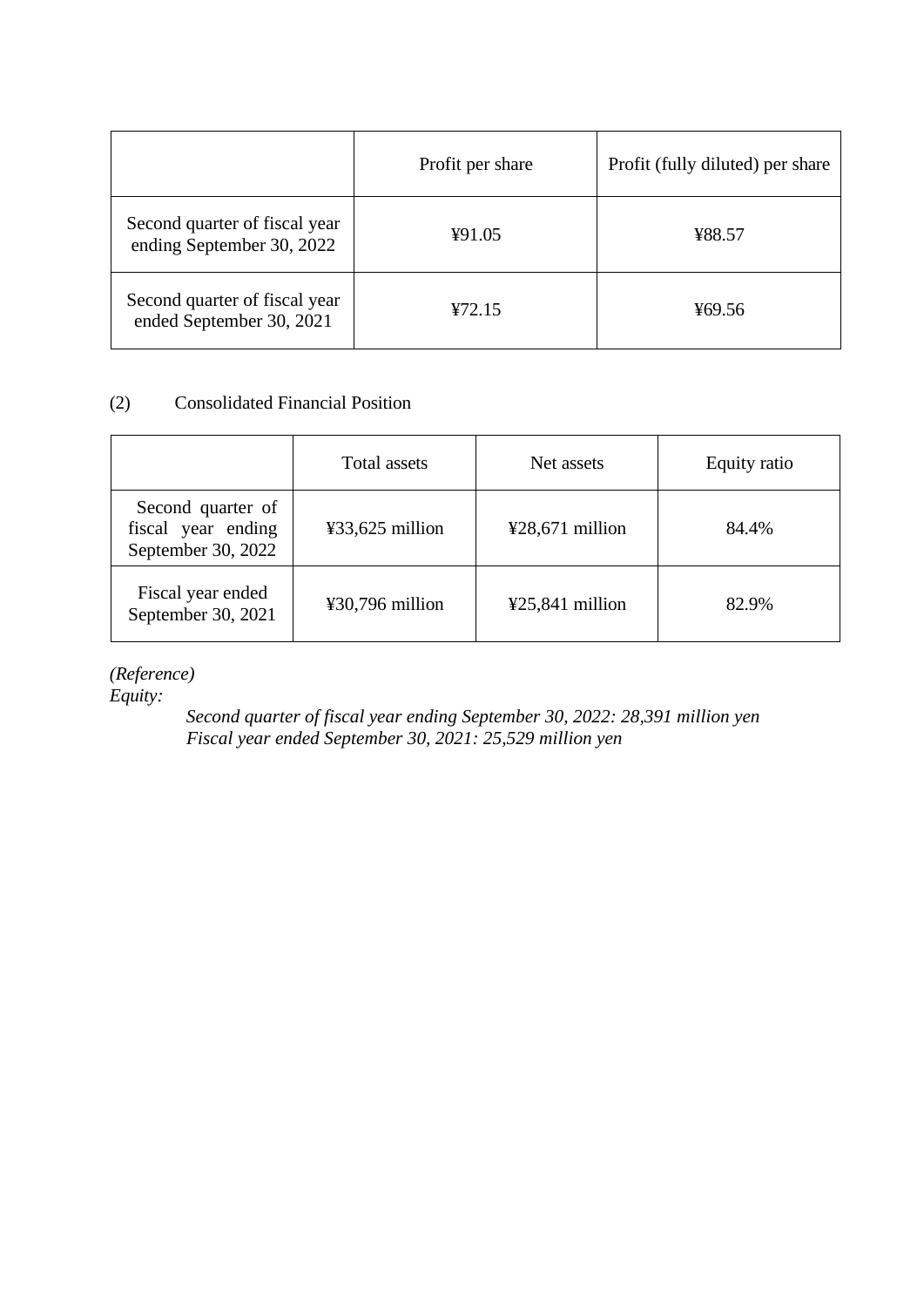# **2. Dividends**

|                                                        | Annual dividends per share |                   |                         |          |       |
|--------------------------------------------------------|----------------------------|-------------------|-------------------------|----------|-------|
|                                                        | First<br>quarter           | Second<br>quarter | <b>Third</b><br>quarter | Year-end | Total |
| Fiscal year ended<br>September 30, 2021                |                            | 40.00             |                         | 40.00    | 40.00 |
| Fiscal year ending<br>September 30, 2022               |                            | 40.00             |                         |          |       |
| Fiscal year ending<br>September 30, 2022<br>(Forecast) |                            |                   |                         | 40.00    | 40.00 |

*(Note) Revision of dividend forecast since the latest announcement: No*

# **3. Forecast of Consolidated Financial Results for the Fiscal Year Ending September 30, 2022 (From October 1, 2021 to September 30, 2022)**

| (Percentage figures represent changes from the same period of the previous fiscal year) |  |  |  |
|-----------------------------------------------------------------------------------------|--|--|--|
|                                                                                         |  |  |  |

|        | Net sales                       | Operating<br>income            | Ordinary<br>income             | Profit<br>attributable to<br>owners of<br>parent | Profit per<br>share |
|--------|---------------------------------|--------------------------------|--------------------------------|--------------------------------------------------|---------------------|
| Annual | ¥16,220<br>million<br>$(7.0\%)$ | ¥6,819<br>million<br>$(3.8\%)$ | ¥6,823<br>million<br>$(3.6\%)$ | ¥4,539<br>million<br>$(5.3\%)$                   | ¥143.13             |

*(Note) Revision of financial results forecast since the latest announcement: No*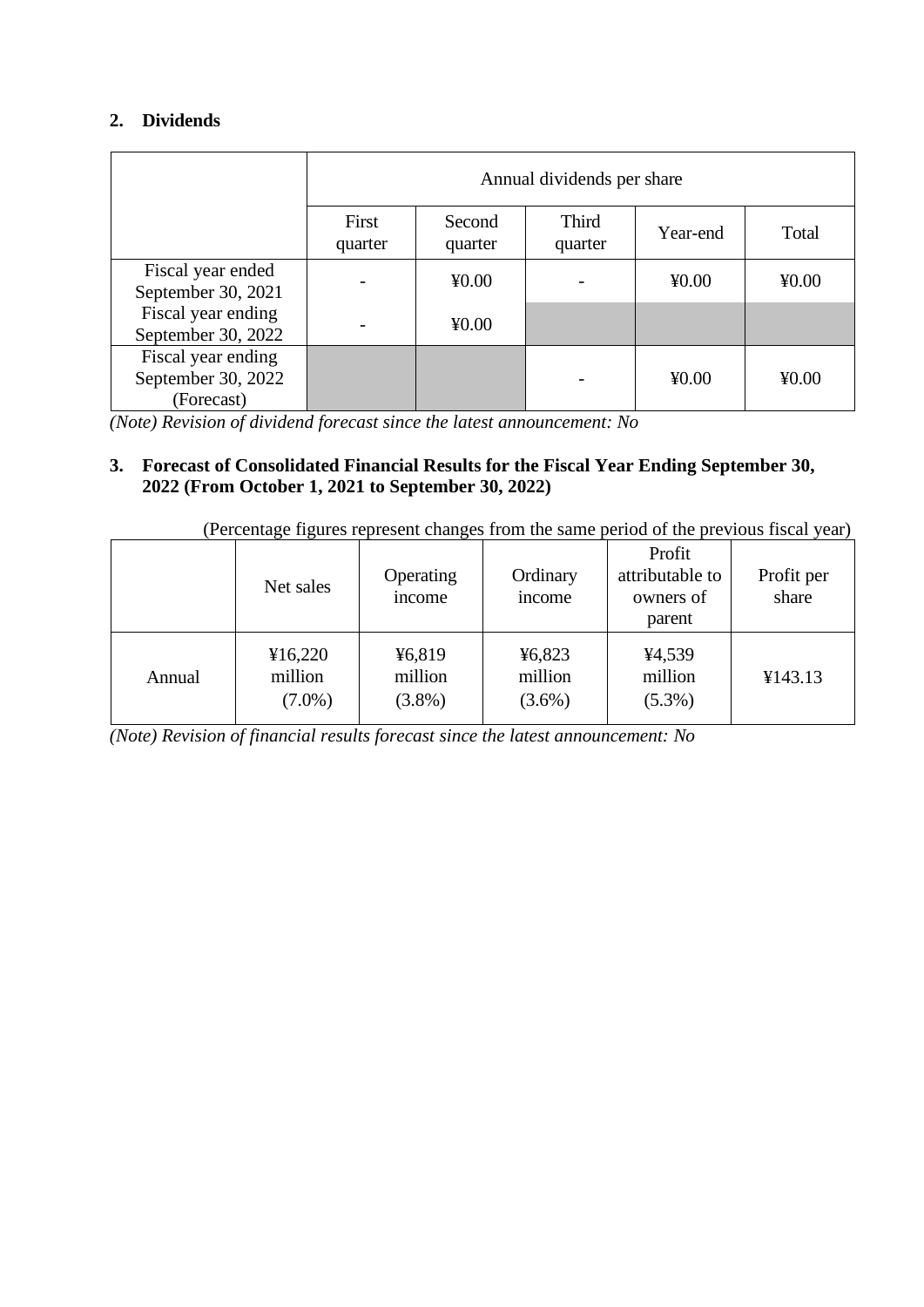**\* Notes**

- (1) Significant changes in subsidiaries during the consolidated cumulative quarter under review (Changes in specified subsidiaries affecting the scope of consolidation):
- (2) Application of accounting treatment specific to preparation of quarterly consolidated financial statements: No
- (3) Changes in accounting policies, changes in accounting estimates, and restatement of prior period financial statements after error corrections
	- (i) Changes in accounting policies due to revisions to accounting standards and other regulations: Yes

| (ii) | Changes in accounting policies due to |    |
|------|---------------------------------------|----|
|      | reasons other than (i):               | No |
|      |                                       |    |

- (iii) Changes in accounting estimates: No
- (iv) Restatement of prior period financial statements after error corrections: No

## (4) Total number of issued shares (common shares)

| (i) Total number of issued shares as of the end of the period (including treasury |                   |
|-----------------------------------------------------------------------------------|-------------------|
| shares):                                                                          |                   |
| As of March 31, 2022                                                              | 31,717,000 shares |
| As of September 30, 2021                                                          | 31,717,000 shares |
|                                                                                   |                   |

- (ii) Number of treasury shares as of the end of the period: As of March 31, 2022 398 shares As of September 30, 2021 398 shares
- (iii) Average number of shares during the period (cumulative): Second quarter of fiscal year ending September 30, 2022 31,716,602 shares Second quarter of fiscal year ended September 30, 2021 31,429,173 shares

## **\* The quarterly financial results are not subject to quarterly review by certified public accountants or an audit firm.**

#### **\* Proper usage of the forecast of financial results, and other special matters**

Descriptions or statements concerning projected figures and future outlooks contained within these materials are based on the decisions and assumptions resulting from information currently obtainable by the Company. The possibility exists that due to the intrinsic uncertainty of those decisions and assumptions and/or changes in terms of business operations as well as situational changes occurring internally/externally, the actual results may substantially differ from the content of projections. These materials do not constitute a guarantee on the part of the Company as to the certainty of any and all content concerning forecasts for the future.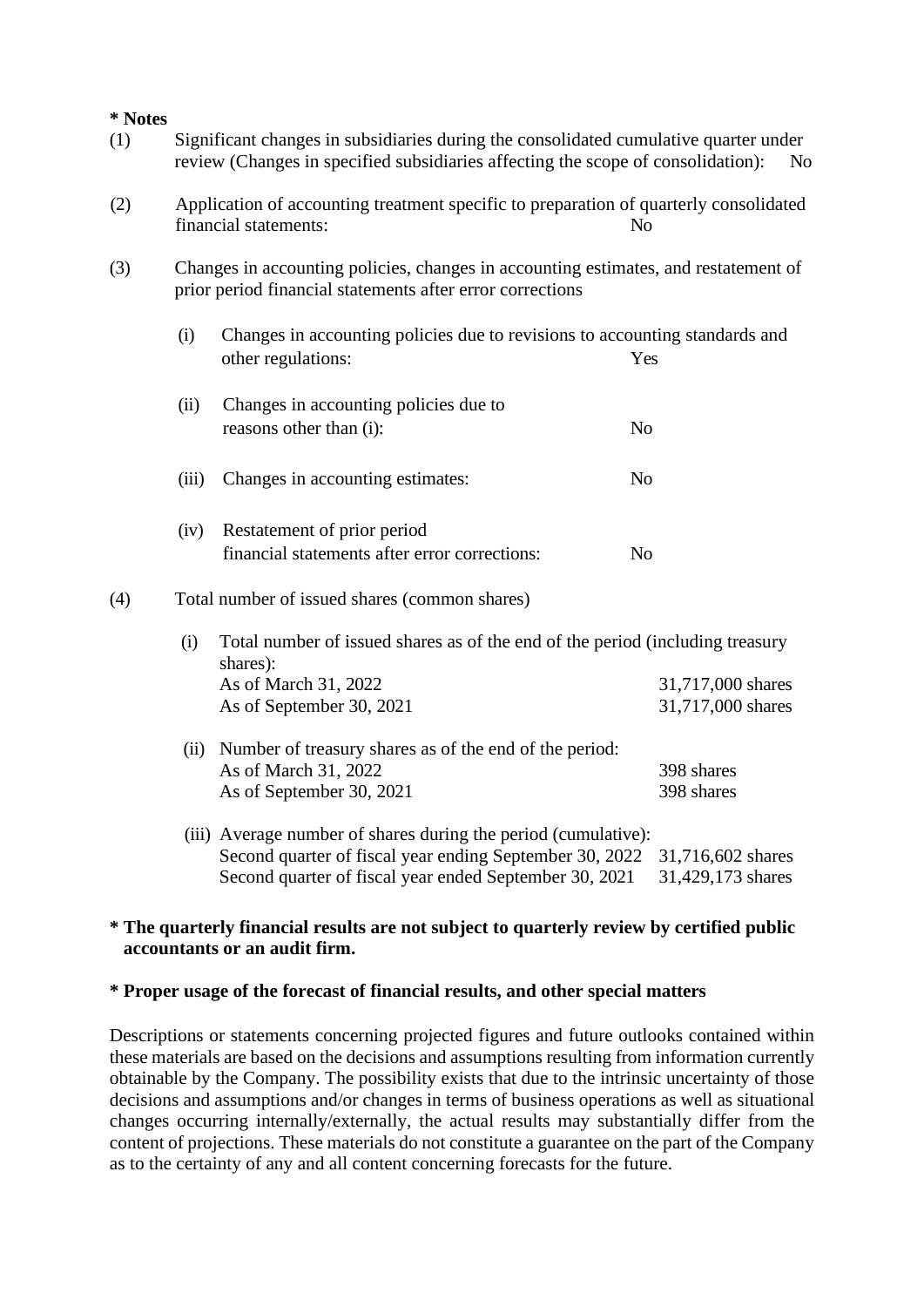# Attachment – Contents

| 1. |                                                                                  |  |
|----|----------------------------------------------------------------------------------|--|
|    |                                                                                  |  |
|    |                                                                                  |  |
|    | (3) Explanation of Forecast of Consolidated Financial Results and Other Forward- |  |
|    |                                                                                  |  |
| 2. |                                                                                  |  |
|    |                                                                                  |  |
|    | Quarterly Consolidated Statement of Income and Quarterly Consolidated<br>(2)     |  |
|    |                                                                                  |  |
|    | (3)                                                                              |  |
|    |                                                                                  |  |
|    |                                                                                  |  |
|    |                                                                                  |  |
|    |                                                                                  |  |
|    |                                                                                  |  |
|    |                                                                                  |  |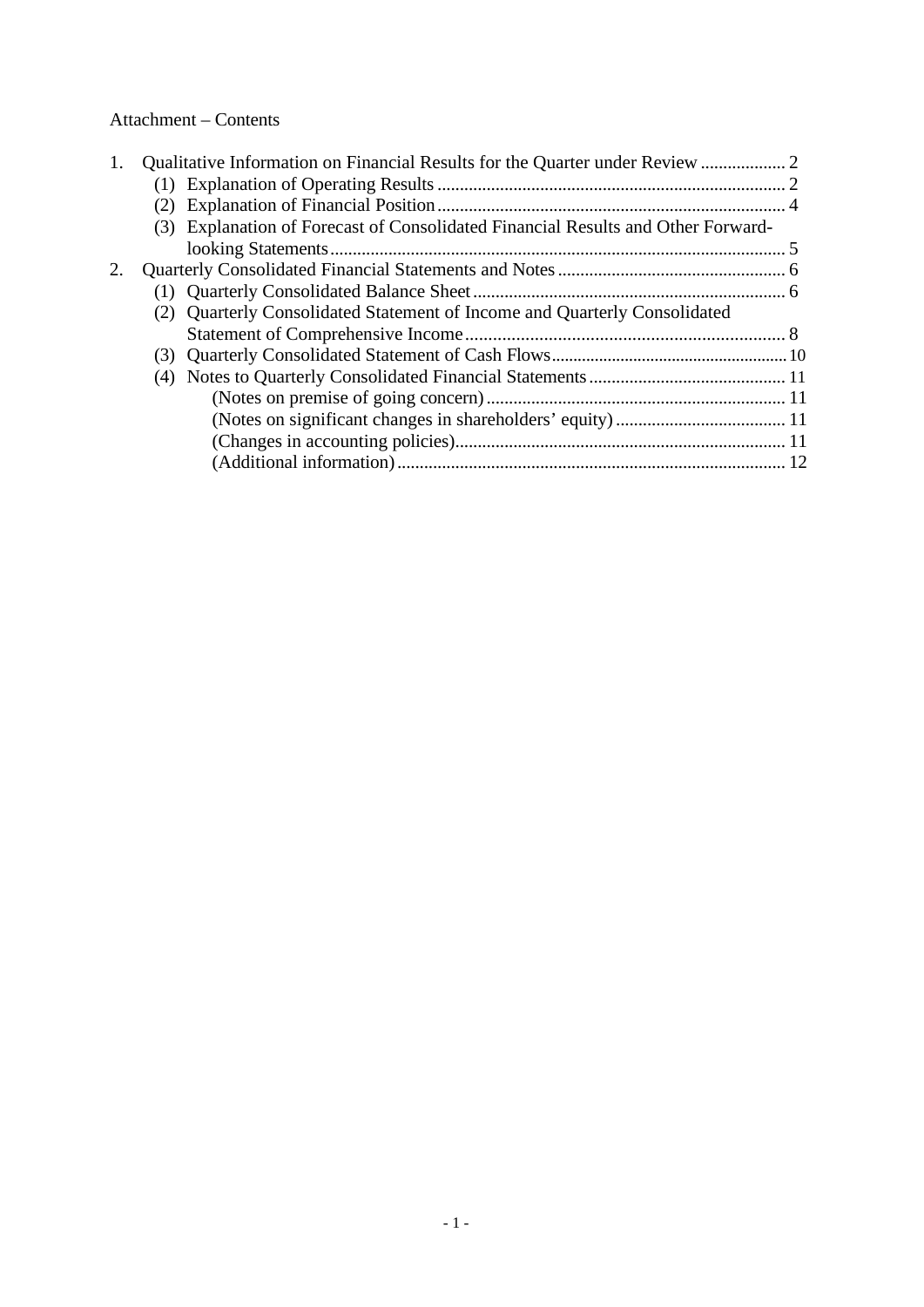1. Qualitative Information on Financial Results for the Quarter under Review

#### (1) Explanation of Operating Results

#### a. Market conditions

According to the statistical data collected and published by group company RECOF DATA Corporation, the number of M&A deals publicly announced in relation to Japanese companies was 4,280 for 2021 (January to December), a year-on-year increase of 14.7%, and a record high despite the COVID-19 pandemic. The number of deals in the January-March period of 2022 remained on a rising trend, posting a yearon-year increase of 5.3% to 1,124.

With the M&A market expanding strongly, M&A has been attracting further attention as a means of resolving the social problem of business succession among small and medium enterprises, and is becoming widely perceived by many business owners to be an important option.

Coordination between the government and the private sector is being strengthened. In April 2021 the Small and Medium Enterprise Agency formulated a Small and Medium Enterprise M&A Promotion Plan, and a registration system for M&A institutions was launched in August 2021, to which many private-sector intermediary businesses have signed up.

The M&A Intermediaries Association was also established with the aim of encouraging the industry to work as one to contribute to society through sound M&A. The Association's directors are taken from the representatives of the five listed M&A intermediary companies: Nihon M&A Center Inc., Strike Co., Ltd., M&A Capital Partners, Co., Ltd., ONDECK Co., Ltd., and Meinan M&A Co., Ltd.

As the market expands we are seeing increased competition from major financial institutions, regional banks, and new entrants, but we will leverage the expertise and track record that we have accumulated as a specialist in the domestic M&A market to create high-quality M&A deals that contribute to the sustainability of the Japanese economy.

#### b. Condition of the Group

With regard to the operating results for the Group, net sales rose \\$1,356.730 million (17.8%) year on year to ¥8,972.963 million. This was attributable mainly to an increase in the number of large deals closed compared to the same period of the previous year.

Cost of sales increased by ¥615.855 million (24.2%) year on year to ¥3,155.837 million due mainly to a rise in incentives, including provision for bonuses, and subcontract expenses associated with the increase in net sales.

Selling, general and administrative expenses decreased ¥114.175 million (6.9%) year on year to ¥1,550.489 million, due mainly to a decline in directors' compensation.

As a result, operating income increased by ¥855.050 million (25.1%) year on year to ¥4,266.636 million, ordinary income increased by ¥882.787 million (25.8%) year on year to ¥4,299.426 million, and profit attributable to owners of parent increased by ¥620.103 million (27.3%) year on year to ¥2,887.666 million.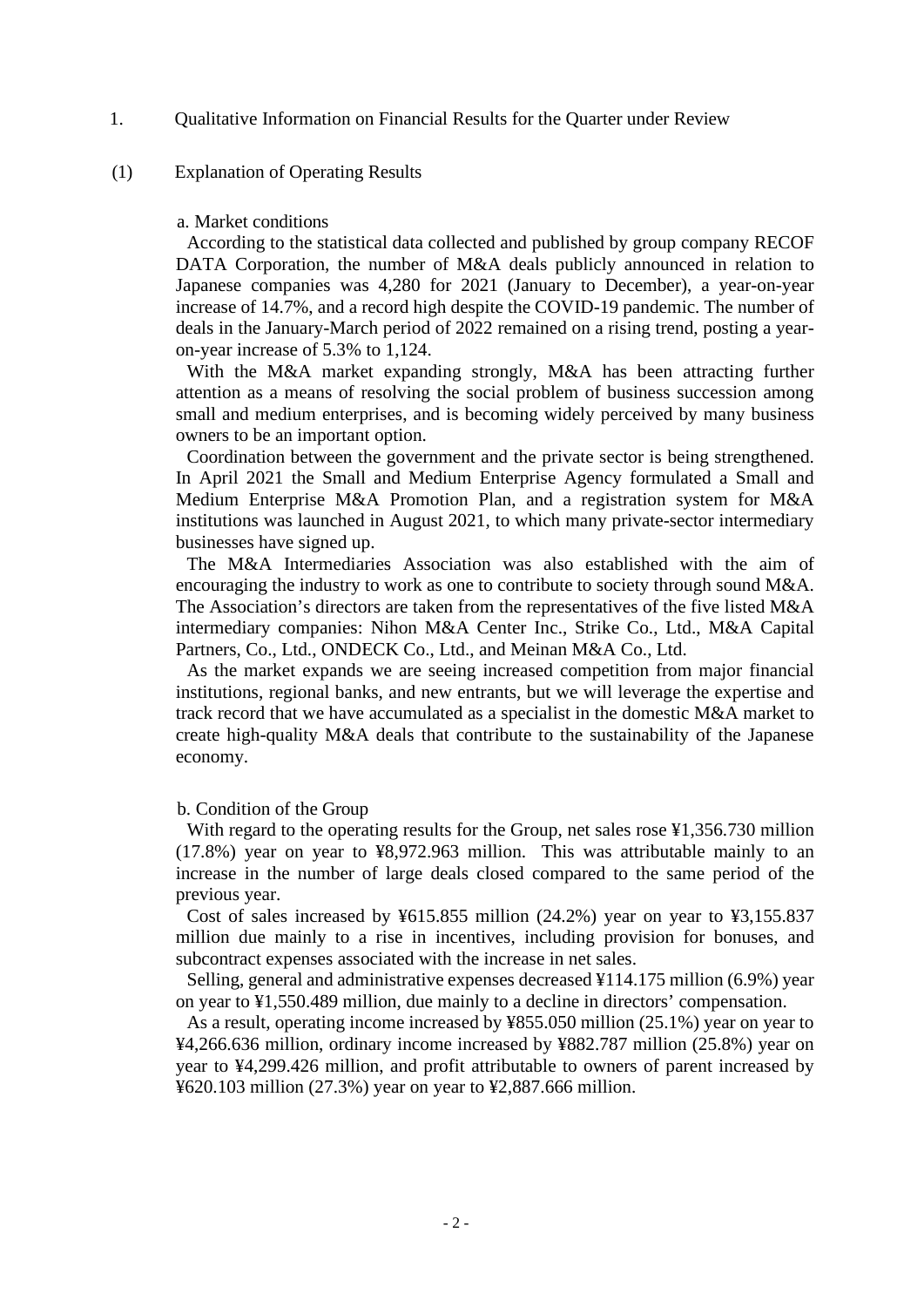| Name of type   |                    |                                                                                                                            |                       | Cumulative second<br>quarter of fiscal year<br>ended September 30,<br>2021<br>(From October 1, 2020<br>to March 31, 2021) | Cumulative second<br>quarter of fiscal year<br>ending September 30,<br>2022<br>(From October 1,<br>2021 to March 31,<br>2022) | Year-on-year<br>change |
|----------------|--------------------|----------------------------------------------------------------------------------------------------------------------------|-----------------------|---------------------------------------------------------------------------------------------------------------------------|-------------------------------------------------------------------------------------------------------------------------------|------------------------|
|                |                    | M&A deals closed                                                                                                           | (number<br>of deals)  | 84                                                                                                                        | 87                                                                                                                            | $+3$                   |
| Whole<br>Group | By amount<br>of    | Number of deals<br>among those<br>wherein amount of<br>processing fees for<br>the deal was JPY<br>100 million or<br>more   | (number)<br>of deals) | 17                                                                                                                        | 22                                                                                                                            | $+5$                   |
|                | processing<br>fees | Number of deals<br>among those<br>wherein amount of<br>processing fees for<br>the deal was less<br>than JPY 100<br>million | (number)<br>of deals) | 67                                                                                                                        | 65                                                                                                                            | $-2$                   |

The details of deals closed by the Group, the Company and RECOF are as follows: Number of deals (consolidated)

# Number of deals (non-consolidated)

| Name of type                           |                    |                                                                                                                            | Cumulative second<br>quarter of fiscal year<br>ended September 30,<br>2021<br>(From October 1, 2020)<br>to March 31, 2021) | Cumulative second<br>quarter of fiscal year<br>ending September 30,<br>2022<br>(From October 1, 2021)<br>to March 31, 2022) | Year-on-year<br>change |      |
|----------------------------------------|--------------------|----------------------------------------------------------------------------------------------------------------------------|----------------------------------------------------------------------------------------------------------------------------|-----------------------------------------------------------------------------------------------------------------------------|------------------------|------|
|                                        |                    | M&A deals closed                                                                                                           | (number)<br>of deals)                                                                                                      | 75                                                                                                                          | 79                     | $+4$ |
| M&A Capital By amount<br>Partners Co., | of                 | Number of deals<br>among those<br>wherein amount of<br>processing fees for<br>the deal was JPY<br>100 million or more      | (number)<br>of deals)                                                                                                      | 15                                                                                                                          | 21                     | $+6$ |
| Ltd.                                   | processing<br>fees | Number of deals<br>among those<br>wherein amount of<br>processing fees for<br>the deal was less<br>than JPY 100<br>million | (number)<br>of deals)                                                                                                      | 60                                                                                                                          | 58                     | $-2$ |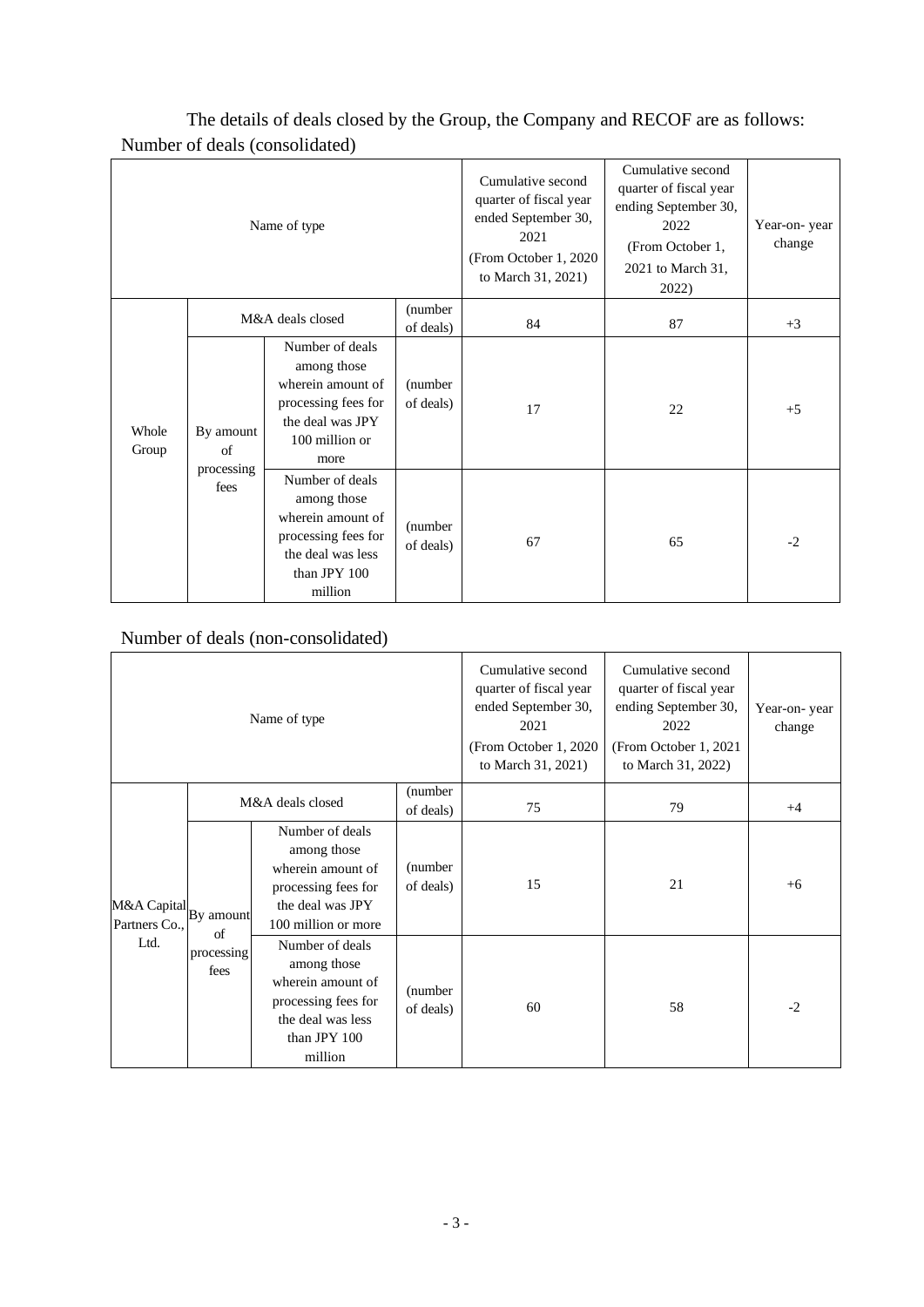|                             |                                                                                                                                                                                                                                                                                                         | Name of type          |                       | Cumulative second<br>quarter of fiscal year<br>ended September 30,<br>2021<br>(From October 1, 2020)<br>to March 31, 2021) | Cumulative second<br>quarter of fiscal year<br>ending September 30,<br>2022<br>(From October 1, 2021<br>to March 31, 2022) | Year-on-year<br>change |
|-----------------------------|---------------------------------------------------------------------------------------------------------------------------------------------------------------------------------------------------------------------------------------------------------------------------------------------------------|-----------------------|-----------------------|----------------------------------------------------------------------------------------------------------------------------|----------------------------------------------------------------------------------------------------------------------------|------------------------|
|                             |                                                                                                                                                                                                                                                                                                         | M&A deals closed      | (number)<br>of deals) | 9                                                                                                                          | 8                                                                                                                          | $-1$                   |
| <b>RECOF</b><br>Corporation | Number of deals<br>among those<br>wherein amount of<br>processing fees for<br>the deal was JPY<br>100 million or<br>By amount<br>more<br>$\sigma$ f<br>processing<br>Number of deals<br>fees<br>among those<br>wherein amount of<br>processing fees for<br>the deal was less<br>than JPY 100<br>million |                       | (number)<br>of deals) | $\overline{c}$                                                                                                             | 1                                                                                                                          | $-1$                   |
|                             |                                                                                                                                                                                                                                                                                                         | (number)<br>of deals) | 7                     | 7                                                                                                                          | $\pm 0$                                                                                                                    |                        |

Segment information is omitted because our Group's reporting segment is only the M&A-related services business.

#### (2) Explanation of Financial Position

- (i) Assets, liabilities and net assets
	- (Current assets)

Current assets amounted to ¥30,647.580 million, an increase of ¥2,927.075 million (10.6%) from the end of the previous fiscal year. This was primarily due to a ¥2,564.455 million increase in cash and deposits.

#### (Non-current assets)

Non-current assets amounted to ¥2,978.111 million, a decrease of ¥98.021 million (3.2%) from the end of the previous fiscal year. This was due mainly to a decrease of ¥96.730 million in goodwill.

#### (Current liabilities)

Current liabilities amounted to ¥4,710.862 million, an increase of ¥20.634 million (0.4%) from the end of the previous fiscal year. This was attributable mainly to an increase of ¥155.390 million in contract liabilities ("advances received" in the previous fiscal year), and a decrease of ¥130.925 million in accrued consumption taxes.

#### (Non-current liabilities)

Non-current liabilities amounted to ¥242.872 million, a decrease of ¥21.629 million (8.2%) from the end of the previous fiscal year. This was due to a decline of ¥3.836 million in net defined benefit liability, and a ¥17.793 million decline in other non-n current liabilities.

#### (Net assets)

Net assets amounted to ¥28,671.957 million, an increase of ¥2,830.048 million (11.0%)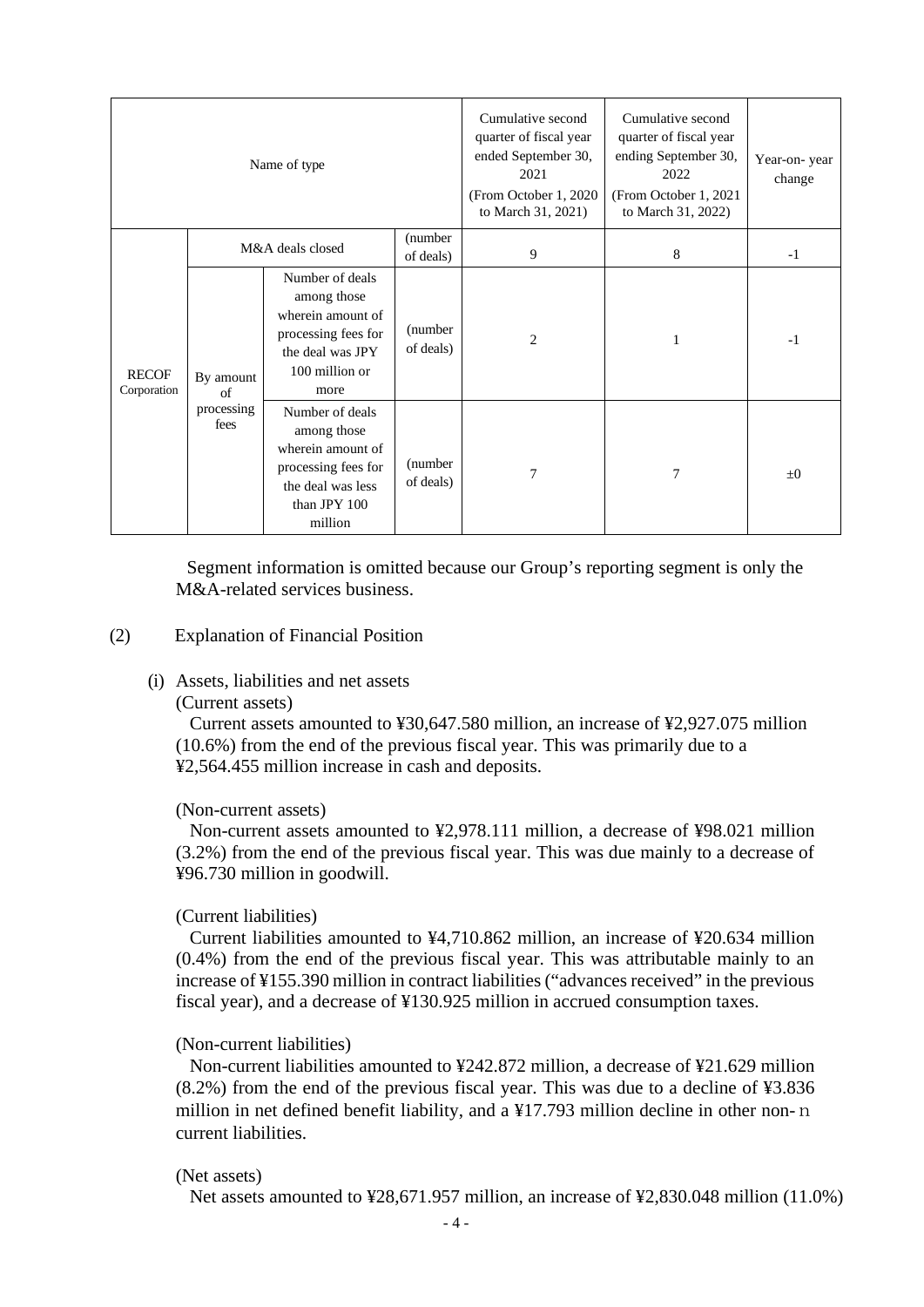from the end of the previous fiscal year. This was primarily due to a ¥2,861.136 million increase in retained earnings.

(ii) Cash flows

Cash and cash equivalents (hereinafter referred to as "funds") at the end of the second quarter under review totaled ¥25,825.932 million, an increase of ¥2,564.455 million (11.0%) from the end of the previous fiscal year.

Each of the cash flows in the cumulative second quarter under review and their respective factors are as follows.

## (Cash flows from operating activities)

Funds provided by operating activities amounted to ¥2,650.985 million, a decrease of ¥243.760 million year on year. This was primarily due to recording income before income taxes of ¥4,299.426 million, and income taxes paid of ¥1,518.675 million.

#### (Cash flows from investing activities)

Funds used in investing activities amounted to ¥57.714 million, compared to ¥90.522 million used in the same period of the previous year. This was mainly attributable to disbursements for purchase of property, plant and equipment of ¥12.274 million, for purchase of intangible assets of ¥27.360 million, and for purchase of shares of subsidiaries resulting in change in scope of consolidation of ¥9.688 million, respectively.

#### (Cash flows from financing activities)

Funds used in financing activities came to ¥30.000 million, compared to ¥607.397 million provided in the same period of the previous year. This was due to repayments of short-term borrowings.

(3) Explanation of Forecast of Consolidated Financial Results and Other Forwardlooking Statements

> No changes have been made to the forecast for consolidated financial results announced on October 29, 2021.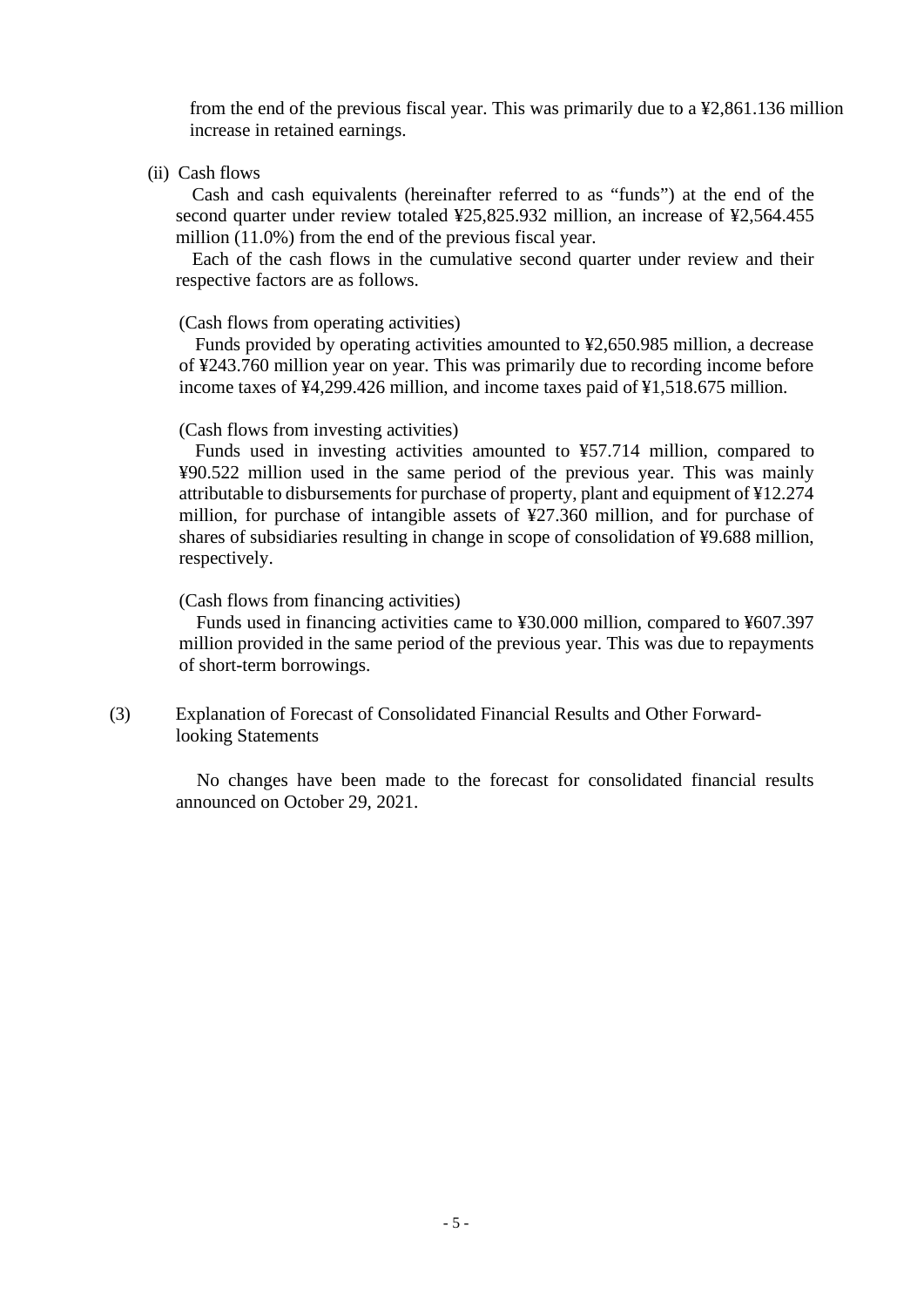2. Quarterly Consolidated Financial Statements and Notes

(1) Quarterly Consolidated Balance Sheet

|                                       |                                                                       | (Unit: thousand yen)                                                                    |
|---------------------------------------|-----------------------------------------------------------------------|-----------------------------------------------------------------------------------------|
|                                       | Previous consolidated<br>fiscal year<br>(as of September 30,<br>2021) | Second quarter of fiscal<br>year ending September<br>30, 2022<br>(as of March 31, 2022) |
| Assets                                |                                                                       |                                                                                         |
| <b>Current</b> assets                 |                                                                       |                                                                                         |
| Cash and deposits                     | 27, 261, 477                                                          | 29,825,932                                                                              |
| Accounts receivable - trade           | 192,870                                                               | 584,259                                                                                 |
| Other                                 | 266,157                                                               | 237,388                                                                                 |
| Total current assets                  | 27,720,504                                                            | 30,647,580                                                                              |
| Non-current assets                    |                                                                       |                                                                                         |
| Property, plant and equipment         |                                                                       |                                                                                         |
| Facilities attached to buildings, net | 163,104                                                               | 136,231                                                                                 |
| Other                                 | 67,621                                                                | 62,148                                                                                  |
| Total property, plant and equipment   | 230,726                                                               | 198,379                                                                                 |
| Intangible assets                     |                                                                       |                                                                                         |
| Trademark right                       | 165,265                                                               | 148,751                                                                                 |
| Goodwill                              | 967,300                                                               | 870,570                                                                                 |
| Other                                 | 51,037                                                                | 62,087                                                                                  |
| Total intangible assets               | 1,183,604                                                             | 1,081,409                                                                               |
| Investments and other assets, gross   |                                                                       |                                                                                         |
| Lease and guarantee deposits          | 1,091,133                                                             | 1,087,015                                                                               |
| Deferred tax assets                   | 545,555                                                               | 588,179                                                                                 |
| Allowance for doubtful accounts       | (7,000)                                                               | (7,000)                                                                                 |
| Other                                 | 32,113                                                                | 30,127                                                                                  |
| Total investments and other assets    | 1,661,802                                                             | 1,698,322                                                                               |
| Total non-current assets              | 3,076,133                                                             | 2,978,111                                                                               |
| <b>Total assets</b>                   | 30,796,638                                                            | 33,625,692                                                                              |
| Liabilities                           |                                                                       |                                                                                         |
| <b>Current liabilities</b>            |                                                                       |                                                                                         |
| <b>Contract liabilities</b>           |                                                                       | 992,980                                                                                 |
| Advances received                     | 837,590                                                               |                                                                                         |
| Provision for bonuses                 | 26,458                                                                | 20,805                                                                                  |
| Accounts payable - other              | 1,638,070                                                             | 1,724,832                                                                               |
| Income taxes payable                  | 1,621,250                                                             | 1,551,194                                                                               |
| Accrued consumption taxes             | 440,612                                                               | 309,686                                                                                 |
| Other                                 | 126,246                                                               | 111,362                                                                                 |
| Total current liabilities             | 4,690,227                                                             | 4,710,862                                                                               |
| Non-current liabilities               |                                                                       |                                                                                         |
| Net defined benefit liability         | 140,022                                                               | 136,186                                                                                 |
| Other                                 | 124,480                                                               | 106,686                                                                                 |
| Total non-current liabilities         | 264,502                                                               | 242,872                                                                                 |
| <b>Total liabilities</b>              | 4,954,730                                                             | 4,953,734                                                                               |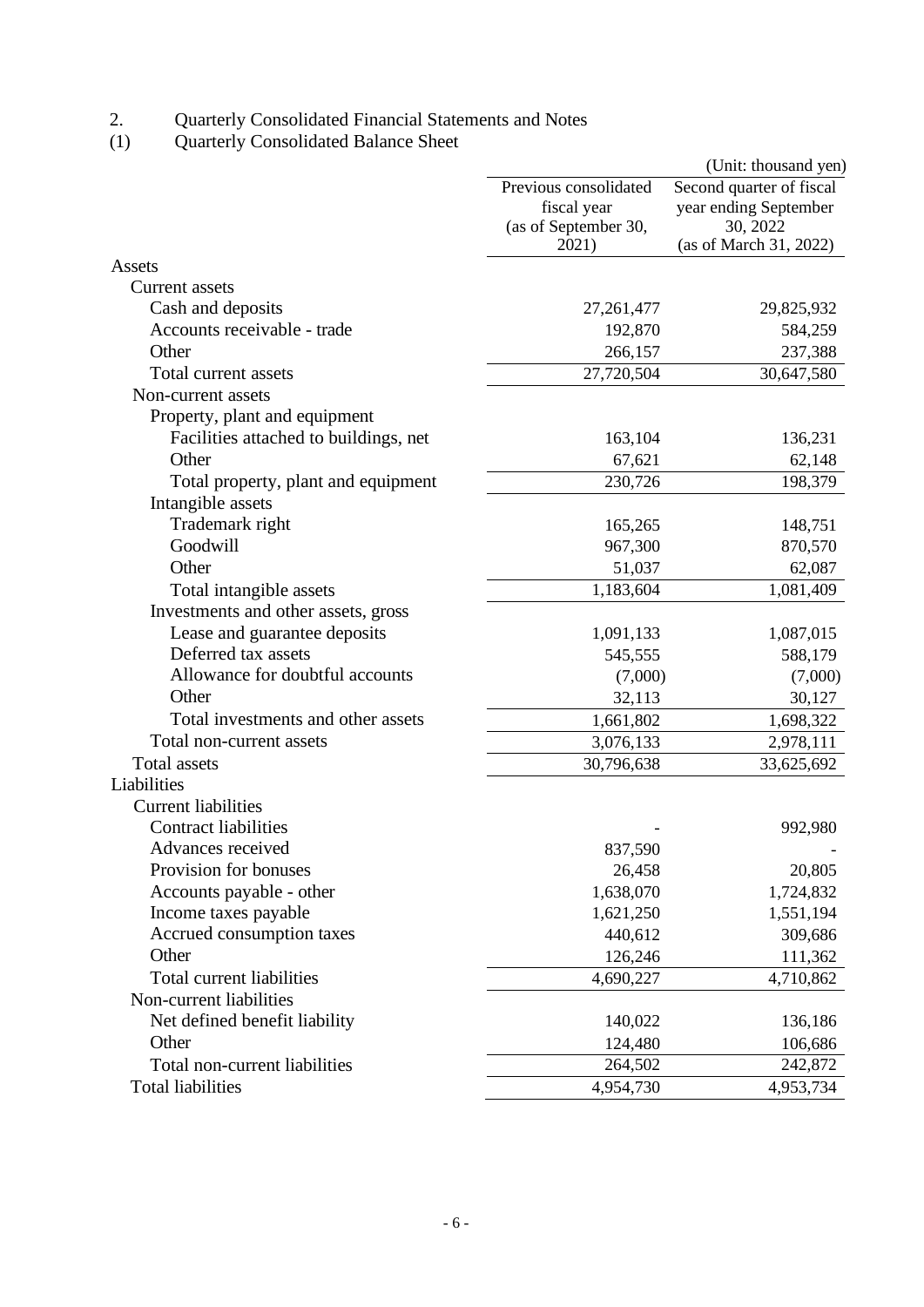|                                         |                       | (Unit: thousand yen)     |
|-----------------------------------------|-----------------------|--------------------------|
|                                         | Previous consolidated | Second quarter of fiscal |
|                                         | fiscal year           | year ending September    |
|                                         | (as of September 30,  | 30, 2022                 |
|                                         | 2021)                 | (as of March 31, 2022)   |
| Net assets                              |                       |                          |
| Shareholders' equity                    |                       |                          |
| Capital stock                           | 2,884,626             | 2,884,626                |
| Capital surplus                         | 2,874,376             | 2,874,376                |
| Retained earnings                       | 19,771,460            | 22,632,596               |
| Treasury shares                         | (353)                 | (353)                    |
| Total shareholders' equity              | 25,530,109            | 28,391,246               |
| Other comprehensive income              |                       |                          |
| Foreign currency translation adjustment | (656)                 | 178                      |
| Total other comprehensive income        | (656)                 | 178                      |
| Subscription rights to shares           | 312,455               | 280,532                  |
| Total net assets                        | 25,841,908            | 28,671,957               |
| Total liabilities and net assets        | 30,796,638            | 33,625,692               |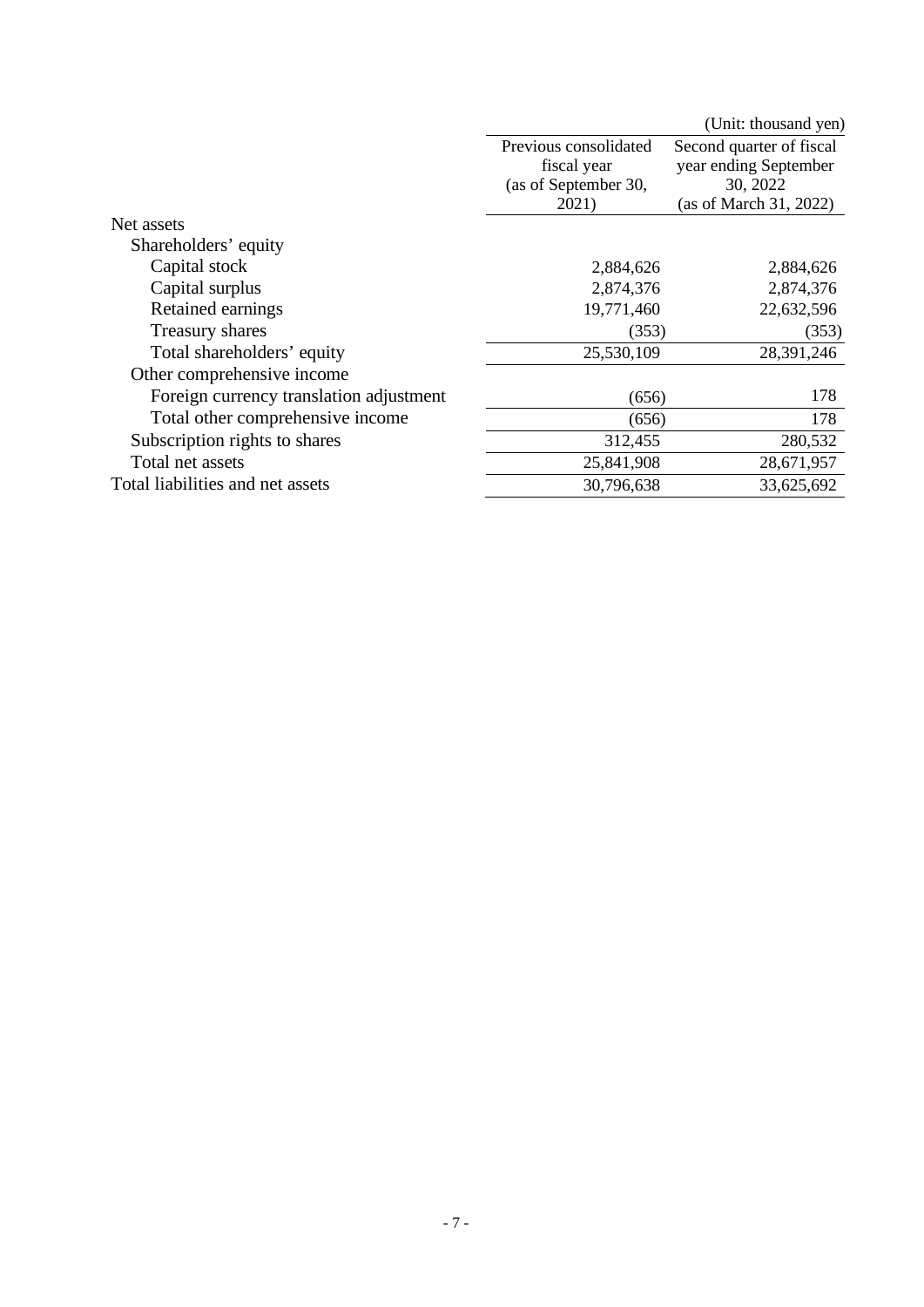## (2) Quarterly Consolidated Statement of Income and Quarterly Consolidated Statement of Comprehensive Income

Quarterly Consolidated Statement of Income For the Six-month Periods

|                                              |                            | (Unit: thousand yen)      |
|----------------------------------------------|----------------------------|---------------------------|
|                                              | Cumulative second          | Cumulative second         |
|                                              | quarter of previous fiscal | quarter of current fiscal |
|                                              | year                       | year                      |
|                                              | (From October 1, 2020)     | (From October 1, 2021     |
|                                              | to March 31, 2021)         | to March 31, 2022)        |
| Net sales                                    | 7,616,232                  | 8,972,963                 |
| Cost of sales                                | 2,539,982                  | 3,155,837                 |
| Gross profit                                 | 5,076,250                  | 5,817,125                 |
| Selling, general and administrative expenses | 1,664,664                  | 1,550,489                 |
| Operating income                             | 3,411,585                  | 4,266,636                 |
| Non-operating income                         |                            |                           |
| Interest income                              | 893                        | 1,122                     |
| Gain on reversal of share acquisition rights | 2,790                      | 38,040                    |
| Miscellaneous income                         | 1,534                      | 2,373                     |
| Total non-operating income                   | 5,218                      | 41,535                    |
| Non-operating expenses                       |                            |                           |
| Interest expenses                            |                            | 83                        |
| Loss on retirement of non-current assets     |                            | 8,641                     |
| Miscellaneous loss                           | 164                        | 19                        |
| Total non-operating expenses                 | 164                        | 8,744                     |
| Ordinary income                              | 3,416,639                  | 4,299,426                 |
| Income before income taxes                   | 3,416,639                  | 4,299,426                 |
| Income taxes - current                       | 1,191,619                  | 1,456,565                 |
| Income taxes - deferred                      | (42, 543)                  | (44, 804)                 |
| Total income taxes                           | 1,149,076                  | 1,411,760                 |
| Profit                                       | 2,267,562                  | 2,887,666                 |
| Profit attributable to owners of parent      | 2,267,562                  | 2,887,666                 |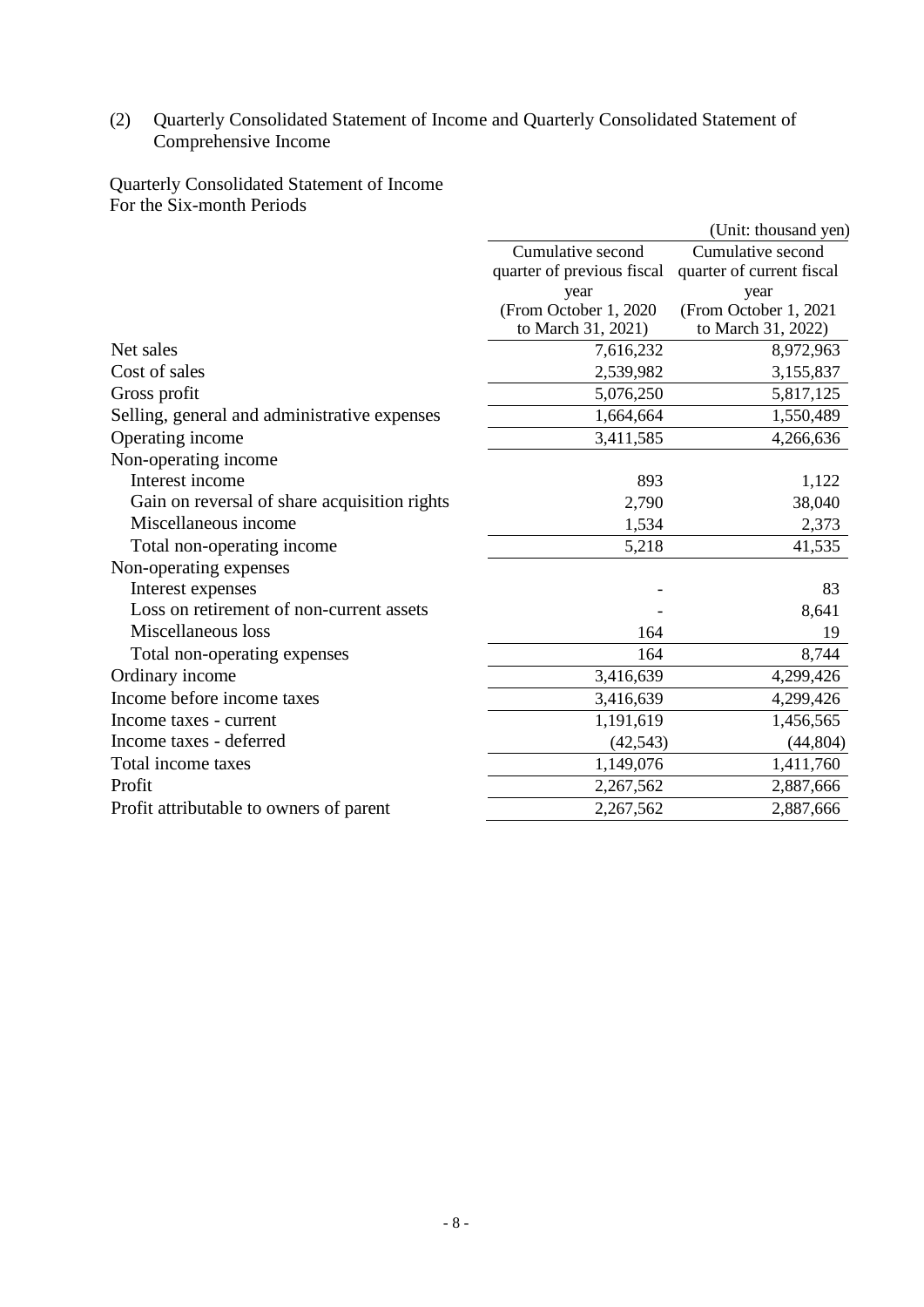# Quarterly Consolidated Statement of Comprehensive Income For the Six-month Periods

|                                                          |                            | (Unit: thousand yen)      |
|----------------------------------------------------------|----------------------------|---------------------------|
|                                                          | Cumulative second          | Cumulative second         |
|                                                          | quarter of previous fiscal | quarter of current fiscal |
|                                                          | year                       | year                      |
|                                                          | (From October 1, 2020)     | (From October 1, 2021     |
|                                                          | to March 31, 2021)         | to March 31, 2022)        |
| Profit                                                   | 2,267,562                  | 2,887,666                 |
| Other comprehensive income                               |                            |                           |
| Foreign currency translation adjustment                  | 125                        | 834                       |
| Total other comprehensive income                         | 125                        | 834                       |
| Comprehensive income                                     | 2,267,688                  | 2,888,501                 |
| (Comprehensive income attributable to:)                  |                            |                           |
| Comprehensive income attributable to owners<br>of parent | 2,267,688                  | 2,888,501                 |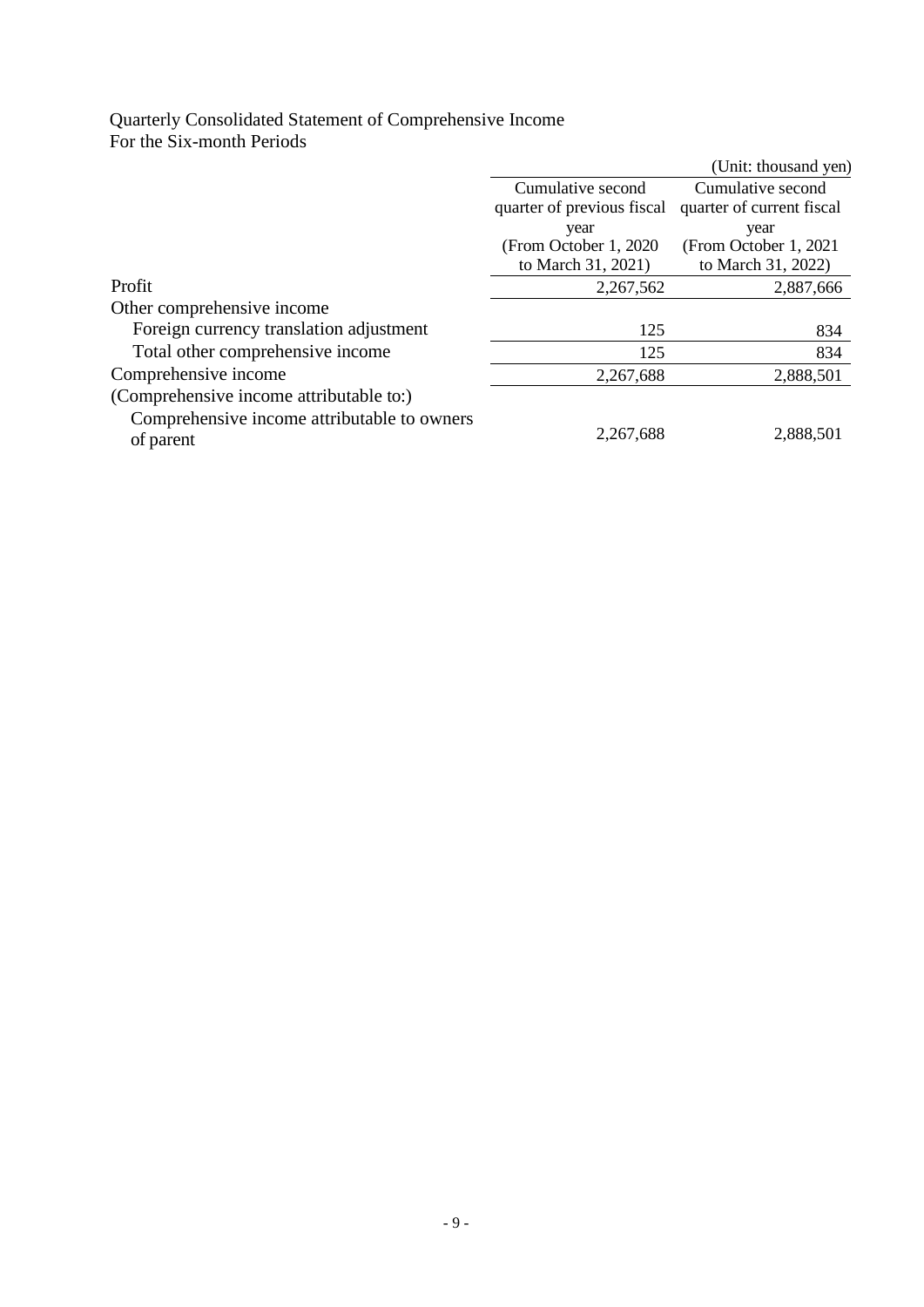# (3) Quarterly Consolidated Statement of Cash Flows

|                                                      |                        | (Unit: thousand yen)  |
|------------------------------------------------------|------------------------|-----------------------|
|                                                      | Cumulative second      | Cumulative second     |
|                                                      | quarter of             | quarter of            |
|                                                      | previous fiscal year   | current fiscal year   |
|                                                      | (From October 1, 2020) | (From October 1, 2021 |
|                                                      | to March 31, 2021)     | to March 31, 2022)    |
| Cash flows from operating activities                 |                        |                       |
| Income before income taxes                           | 3,416,639              | 4,299,426             |
| Depreciation                                         | 47,749                 | 60,279                |
| Amortization of goodwill                             | 96,730                 | 105,666               |
| Increase (decrease) in allowance for doubtful        |                        |                       |
| accounts                                             |                        | (16,200)              |
| Depreciation and amortization on other               | 16,509                 | 16,514                |
| Loss on retirement of non-current assets             |                        | 8,641                 |
| Interest income                                      | (893)                  | (1,122)               |
| Interest expenses                                    |                        | 83                    |
| Decrease (increase) in notes and accounts receivable |                        |                       |
| - trade                                              | (431, 481)             | (340,528)             |
| Increase (decrease) in accounts payable - other      | 255,476                | 84,247                |
| Increase (decrease) in provision for bonuses         | 16,986                 | (5,652)               |
| Increase (decrease) in provision for directors'      |                        |                       |
| bonuses                                              | (1,558)                | (3,877)               |
| Increase (decrease) in net defined benefit liability | 4,733                  | (3,836)               |
| Increase (decrease) in advances received             | 79,232                 |                       |
| Increase (decrease) in contract liabilities          |                        | 118,300               |
| Decrease/increase in consumption taxes               |                        |                       |
| receivable/payable                                   | 73,720                 | (101,788)             |
| Other                                                | 113,257                | (51, 534)             |
| Subtotal                                             | 3,687,102              | 4,168,621             |
| Interest income received                             | 893                    | 1,122                 |
| Interest expenses paid                               |                        | (83)                  |
| Income taxes paid                                    | (793, 249)             | (1,518,675)           |
| Net cash provided by (used in) operating activities  | 2,894,745              | 2,650,985             |
| Cash flows from investing activities                 |                        |                       |
| Purchase of property, plant and equipment            | (14, 543)              | (12, 274)             |
| Purchase of intangible assets                        | (23,270)               | (27,360)              |
| Payments into time deposits                          | (4,000,000)            | (4,000,000)           |
| Proceeds from withdrawal of time deposits            | 4,000,000              | 4,000,000             |
| Purchase of shares of subsidiaries resulting in      |                        |                       |
| change in scope of consolidation                     |                        | (9,688)               |
| Payments for lease and guarantee deposits            | (54, 563)              | (310)                 |
| Proceeds from collection of lease and guarantee      | 1,854                  | 1,918                 |
| deposits                                             |                        |                       |
| Other                                                |                        | (10,000)              |
| Net cash provided by (used in) investing activities  | (90, 522)              | (57, 714)             |
| Cash flows from financing activities                 |                        |                       |
| Repayments of short-term borrowings                  |                        | (30,000)              |
| Proceeds from issuance of common shares              | 553,436                |                       |
| Proceeds from issuance of subscription rights to     | 53,961                 |                       |
| shares                                               |                        |                       |
| Net cash provided by (used in) financing activities  | 607,397                | (30,000)              |
| Effect of exchange rate change on cash and cash      | 329                    | 1,184                 |
| equivalents                                          |                        |                       |
| Increase (decrease) in cash and cash equivalents     | 3,411,950              | 2,564,455             |
| Cash and cash equivalents at beginning of period     | 17,361,824             | 23, 261, 477          |
| Cash and cash equivalents at end of period           | 20,773,774             | 25,825,932            |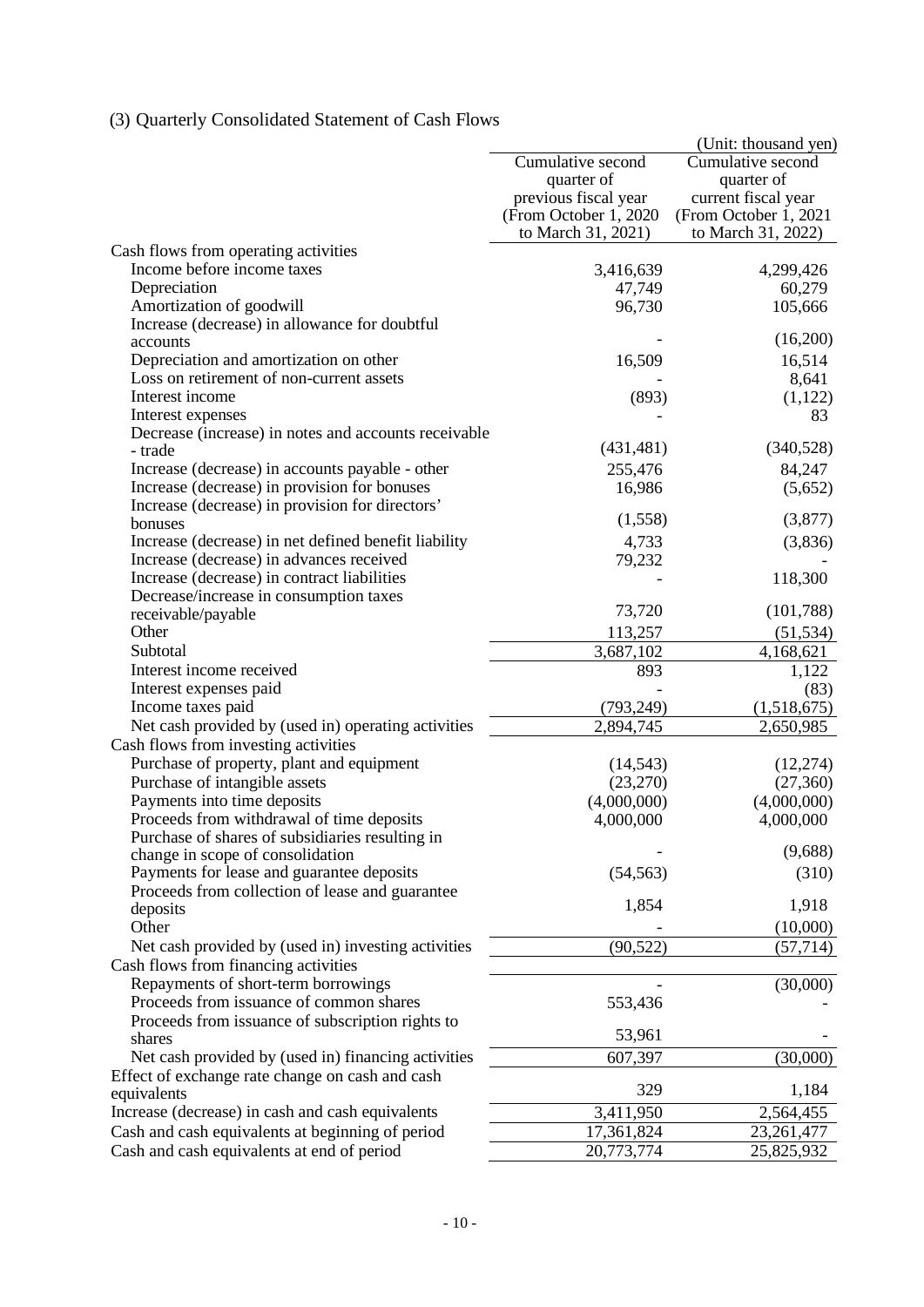#### (4) Notes to Quarterly Consolidated Financial Statements

(Notes on premise of going concern) Not applicable.

(Notes on significant changes in shareholders' equity) Not applicable.

#### (Changes in accounting policies)

(Application of Accounting Standard for Revenue Recognition, etc.)

The Company began applying the Accounting Standard for Revenue Recognition (Accounting Standards Board of Japan (ASBJ) Statement No. 29, March 31, 2020; hereinafter referred to as "Accounting Standard for Revenue Recognition"), etc. from the beginning of the three months ended December 31, 2021, based on which it recognizes revenue at the amount that it expects to receive in exchange for the good or service at the point in time that control of the promised good or service is transferred to the customer. As a result, with regard to the timing of revenue recognition for M&A intermediary and advisory services, whereas we had previously recognized some compensation as revenue partway through the deal process at consolidated subsidiaries, we have changed primarily to a method whereby revenue is recognized at the point at which the transfer of shares or a business comes into effect.

In terms of the application of the Accounting Standard for Revenue Recognition, etc., in accordance with the transitional treatment set out in the proviso to Paragraph 84 of the Standard, the cumulative effect of retroactively applying the new accounting policy prior to the beginning of the three months ended December 31, 2021 has been added to or subtracted from retained earnings at the beginning of the three months ended December 31, 2021, and the new accounting policy has been applied to the opening balance at the start of this threemonth period.

As a result, net sales in the six months ended March 31, 2022 decreased by ¥14.346 million, cost of sales decreased by ¥2.114 million, and operating income, ordinary income, and income before income taxes each decreased by ¥12.232 million. In addition, retained earnings at the beginning of the period under review decreased by ¥26.529 million.

Due to the application of the Accounting Standard for Revenue Recognition, etc., "Advances received" that were shown under "Current liabilities" in the consolidated balance sheet for the previous fiscal year are now included in "Contract liabilities," beginning with the three months ended December 31, 2021. Moreover, in accordance with the transitional treatment set out in Paragraph 89-2 of the Accounting Standard for Revenue Recognition, the figures for the previous fiscal year have not been reclassified using the new method of presentation.

#### (Application of Accounting Standard for Fair Value Measurement, etc.)

The Company began applying the Application of Accounting Standard for Fair Value Measurement (ASBJ Statement No. 30, July 4, 2019; hereinafter referred to as "Accounting Standard for Fair Value Measurement"), etc. in the three months ended December 31, 2021, and will apply the new accounting policy set out in the Accounting Standard for Fair Value Measurement prospectively in accordance with the transitional measures set out in Paragraph 19 of the Accounting Standard for Fair Value Measurement, and in Paragraph 44-2 of the "Accounting Standard for Financial Instruments" (ASBJ Statement No. 10, July 4, 2019). Also, we will apply the new accounting policy set out in the Accounting Standard for Fair Value Measurement prospectively in accordance with the transitional measures set out in Paragraph 19 of the Accounting Standard for Fair Value Measurement, and in Paragraph 44- 2 of the "Accounting Standard for Financial Instruments" (ASBJ Statement No. 10, July 4, 2019). There is no impact on the quarterly consolidated financial statements.